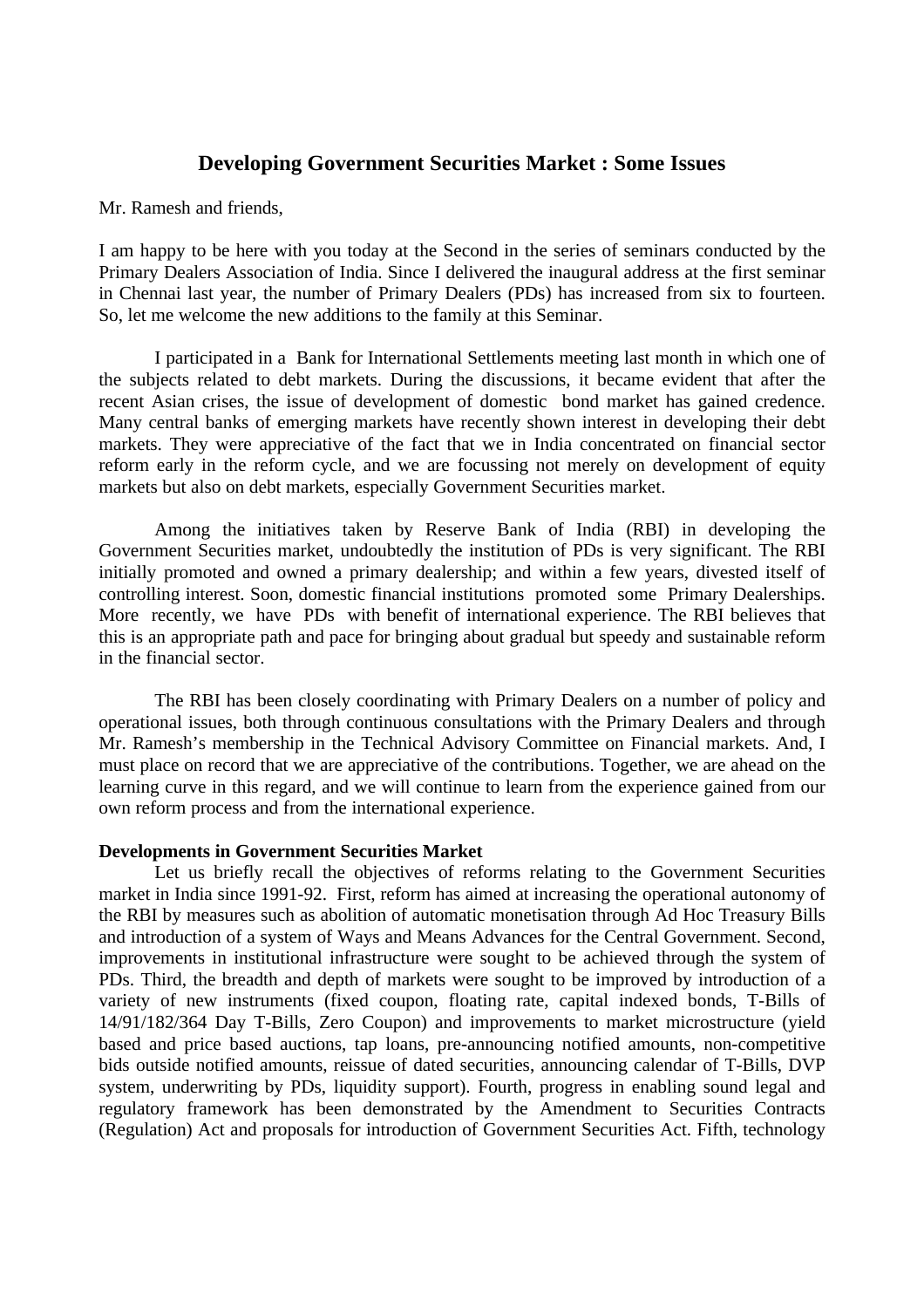related developments include initiation of computerisation of all Public Debt Offices of RBI and of real time gross settlement system. Finally, in RBI and in its relations with market participants, high on the agenda are, improvements in transparency and introduction of standardised codes for market practices, for example, through dissemination of information by RBI, monitoring of market activities and encouraging standardised accounting norms.

Before I dwell on reviewing progress in reforms, I would like to spend a few moments on reviewing the management of the market borrowing programme during the current year, in which both the RBI and PDs are closely involved.

The market borrowing programme during the current year has been large and there were occasions when the RBI had accepted private placements that were later released to the market when interest rate expectations became favourable. Some PDs have expressed that this strategy has deprived them of business, but such a decision has always been taken by us after assessment of the market situation and in my view it has minimised the risk on PDs. During the year, we prolonged the maturity structure and thanks also to the role played by PDs, it has been possible to elongate the maturity to 20 years. Over 60 per cent of the dated Government Securities issued during 1999-00 had a maturity of 10 years or above. As a result, the weighted average maturity during the current fiscal year so far increased to 13.03 years as compared with 7.07 years during the corresponding period of the previous year. Another noteworthy aspect of the internal debt management operations has been the shift from yield based auctions to price based auctions. This has resulted in a number of beneficial impacts. First, with larger amount of outstanding stock in each security, the liquidity in these securities has improved. Second, it has led to a more efficient price discovery process in primary auctions as reflected by the considerable narrowing in the range of bids in yield terms. Third, the opportunity of reopening existing issues has been used to undertake passive consolidation of debt, which has resulted in evolution of benchmark securities and also improved the liquidity in the market.

For record, let me narrate the specific reform measures relating to the market that have been implemented during the current year. These are : apart from price based auctions, reintroduction of auction of 182-Day Treasury Bills, issuing a calendar of T-Bills issuance, a system of minimum bidding commitment of PDs to cover 100 per cent of notified amounts in T-Bills auction, underwriting by PDs of 100 per cent of notified amounts in respect of dated Government Securities, permission to non-banking entities to borrow and lend money in the repo market and availment of special ways and means advances by State Governments against collateral of T-Bills in addition to dated securities.

# **Progress in Reforms**

A number of other reform measures are in different stages of implementation and the Primary Dealers Association is actively involved in most of them. It is useful to recall the status and flag issues for further consideration.

# Widening the Repo Market

A sub-Group of the Technical Advisory Committee on Government Securities Market had prepared a Technical Paper on Repos, which had been circulated among major players in the market for comments. Three of the recommendations of the sub-Group were announced for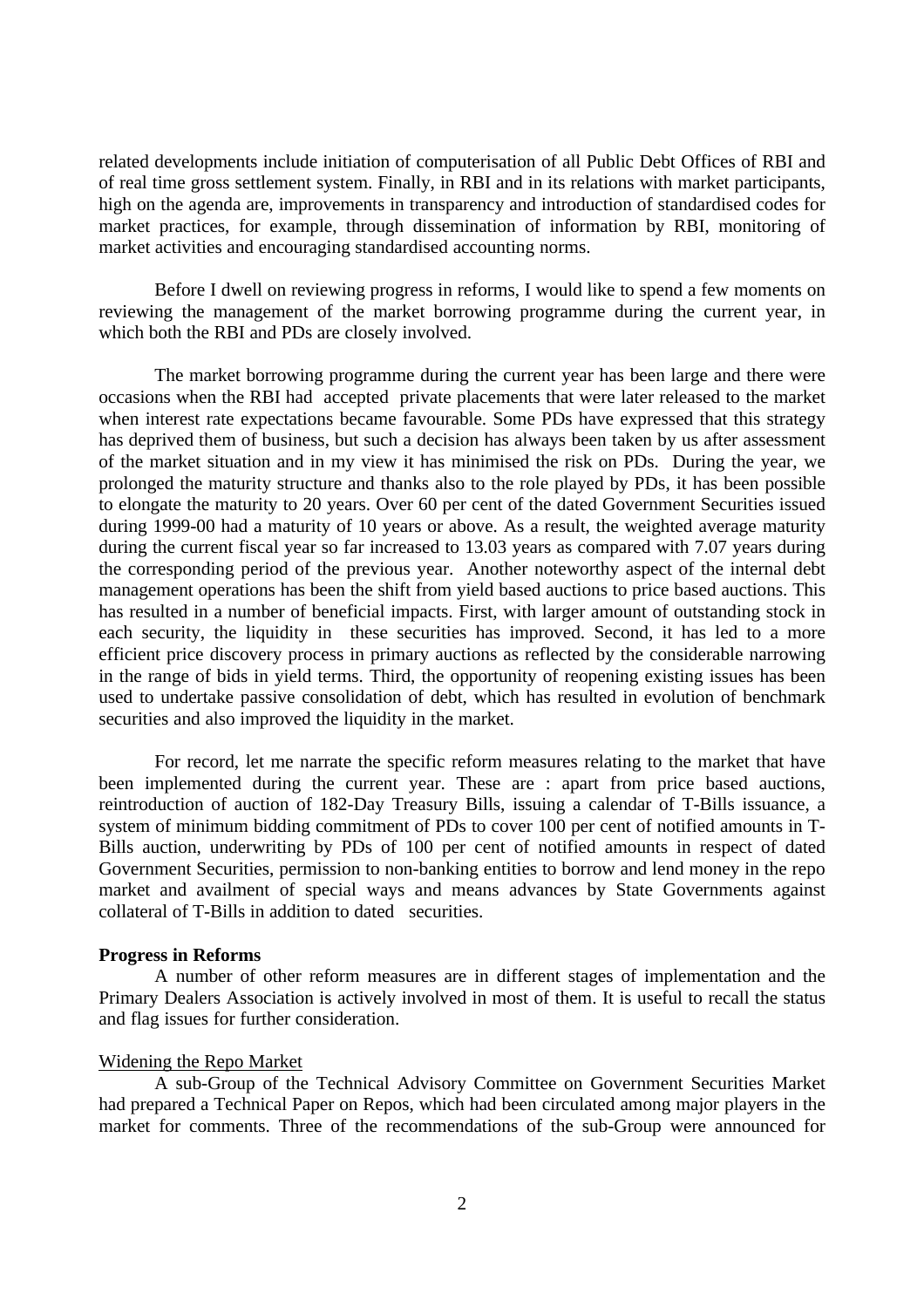implementation in the monetary and credit policy of April 1999. These related to permitting nonbank entities who were hitherto permitted to undertake only reverse repos to borrow money through repos; issuing clarifications regarding maximum period for repos and allowing repos to be undertaken in all PSU bonds and bonds issued by corporates and financial institutions held in dematerialised form in recognised stock exchanges.

In order to operationalise the recommendation relating to widening the repo market, another sub-group was constituted to go into the legal and regulatory aspects of setting up a Clearing Corporation. The sub-group is in the final stages of submitting its Report. Once the Clearing Corporation is established, it will pave the way for introduction of over-the-counter and tripartite repos. I would appreciate your views on the scope and modalities for such a Clearing Corporation.

Incidentally, we are vigorously pursuing with the Government, the issue of clarification on applicability of stamp duty to enable widespread dematerialisation.

# Standardised Practices and Uniform Codes

There are a number of other recommendations of the sub-group on repos that deal with existing systems and procedures in the context of standardised practices and uniform codes. These relate to uniform accounting practices, master repo agreement, code of conduct for repos, etc.

I would urge the Primary Dealers Association and FIMMDAI to coordinate and implement these recommendations as quickly as possible, since as I understand, these are issues where participants themselves can work out the modalities for implementation.

### Legal and Regulatory Issues

A landmark development in the regulatory framework in financial sector relates to recent amendments to Securities Contracts (Regulation) Act 1956. With the amendment, it is possible by Government to delegate some responsibilities to the RBI.

These amendments would help RBI put in place, from time to time, appropriate regulatory framework, keeping in view rapid changes in financial institutions, instruments and practices governing money, Government Securities and forex markets, apart from gold-related financial products. With the delegation of powers by Government to RBI in these matters, the procedural delays and constraints can be eliminated.

There are two major issues in regard to regulation in financial sector, which need attention. The first relates to regulation of private placements in debt markets. There are several possibilities and these are being explored by a Technical Committee. I hope these would be resolved soon. Recognising the urgency, RBI has been highlighting this issue in the last couple of years and more recently, the unregulated nature of the private placement market has come in for adverse notice among international financial analysts. The second relates to regulatory gaps and overlaps in financial sector, which could be resolved by formalising, with some changes through a statute, the Informal High Level Committee on Capital Markets. If you are interested in details, you may seek them during technical discussions and oblige us with your comments.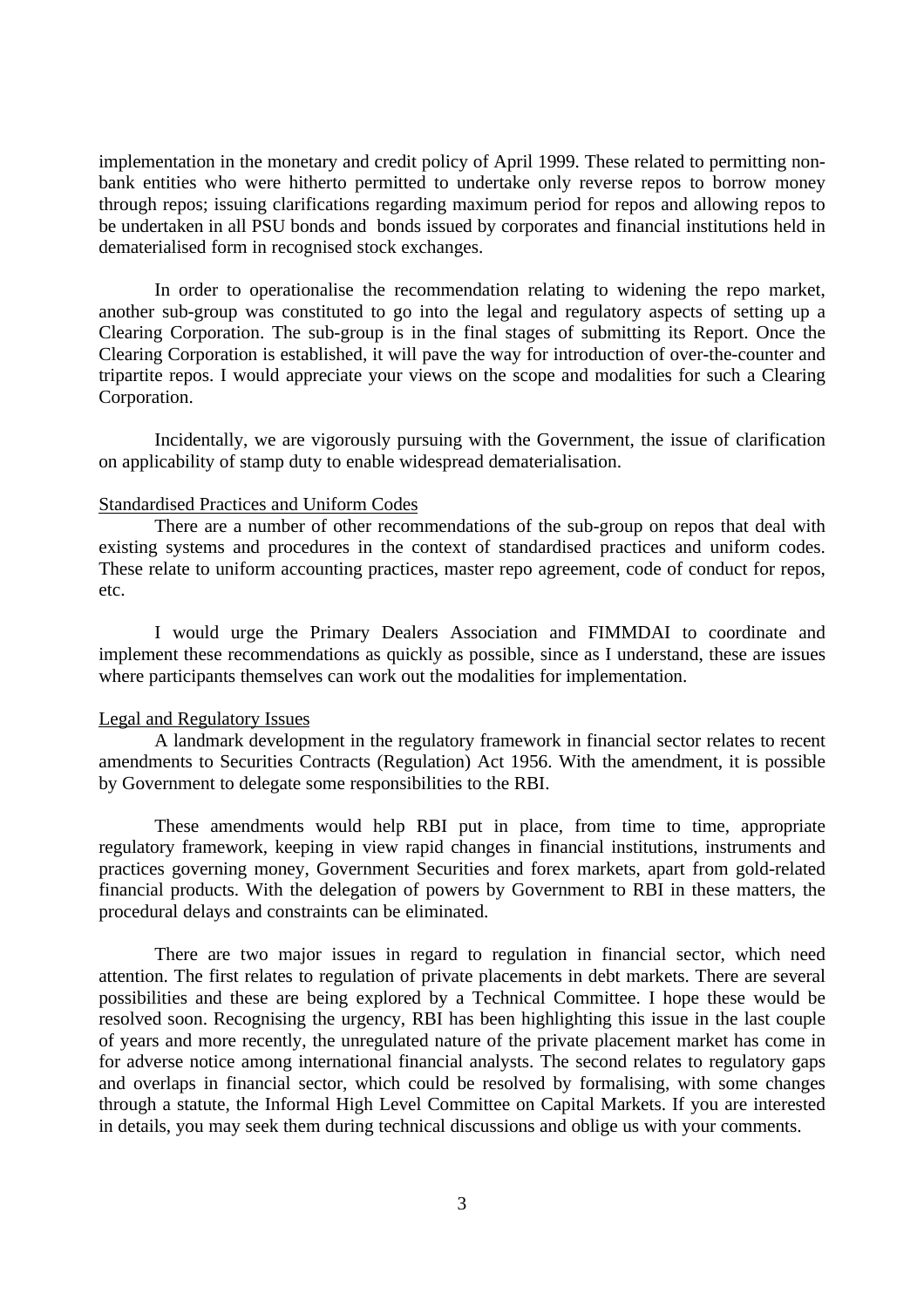On the repeal of the Public Debt Act 1944, and the introduction of the Government Securities Act, the draft Bill has been circulated to state Governments for concurrence. The RBI is following up vigorously with the Central/State Governments to obtain their approval.

I am sure you would also be interested in early passage of this Bill. We have been assured of early action by Ministry of Finance, Government of India and Finance Secretaries of State Governments.

# Technology Issues

The RBI has just commenced a project for complete automation of the operations of RBI's Public Debt Office. It will provide for connectivity between different PDOs, and facilitate on-line screen based execution for trade settlement in Government Securities transactions. The project will be implemented in phases. The first phase will cover the PDO computerisation at Mumbai and facilitate screen based negotiated dealings in Government securities and money market instruments, tendering of screen based applications in auctions, full-fledged audit trail, debt servicing, information dissemination, price list for open market operations, central information system for access by monitoring and regulatory authorities, etc. It is expected that the first phase will be operationalised well within a year. In the second phase, other regional PDOs would be linked with the central PDO system. This phase will facilitate active open market operations of RBI through all regional PDOs. The entire project is expected to be operationalised in about a year. The RBI is also separately putting in place real time gross settlement system, which is scheduled to be operational within the same time frame.

Do let us know if you have any suggestions to make in this regard and we will consider them seriously - since close interaction between the Public Debt Offices and PDs is very critical.

# **Current Issues**

Now, I will turn to some other issues that are currently engaging our attention.

#### Retailing of Government Securities

The growth in the Government Securities market has perhaps not been adequately reflected in the depth of the market as the main investors continue to be commercial banks, insurance companies and provident funds. Consequently, the retail segment of the market has not developed. While alluding to this issue in my earlier speeches, I had noted that there is an inherent potential for households to diversify their investment portfolio encompassing Government Securities. With this in view, commercial banks were given the facility of a second SGL account to enable them to hold Government Securities on behalf of customers in safe custody in demat form. The feedback received is that many large banks with country wide network have yet to make this facility available to their branch customers. Similarly, not much headway has been made in retailing Government stock by NSE, NSDL and NSCCL, which were also given the facility of a second SGL account.

We in RBI are totally convinced that there is need to promote and publicise gilts as an investment instrument and we would greatly appreciate your cooperation in this endeavour. There is scope to reduce cost of borrowing to Government by retailing and the investors,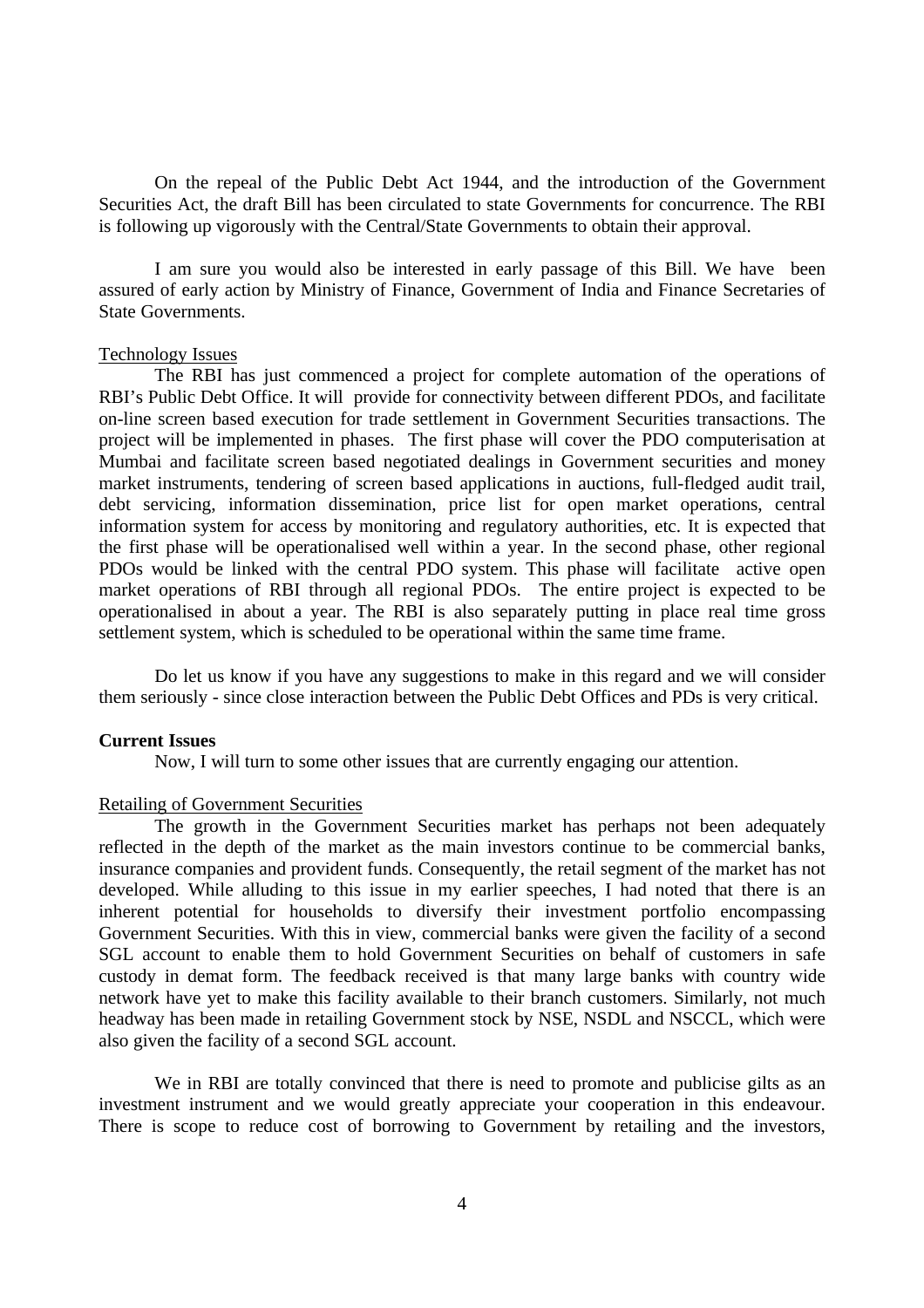especially small investors, will benefit by access to safe gilt edged securities. I am sure there is good business potential for PDs also.

Currently, the counterparties to PDs in the secondary market are predominantly PDs themselves and commercial banks. But, we understand that many urban and other cooperative banks are maintaining deposits with eligible institutions to comply with SLR stipulations merely because they are easily not able to find Government Securities. NBFCs also seem to be facing a similar problem. RBI would urge that PDs take special efforts to satisfactorily meet the demand of this segment.

In a competitive environment, considerations of safety, liquidity and reasonable return appeal to retail investors and Primary Dealers should take up the task of building up awareness regarding these characteristics in Government Securities among retail investors. We hope that the Primary Dealers Association would be more proactive in publicising the advantages of holding Government Securities.

Despite my repeated requests, I have not seen brochures or advertisements issued by the Primary Dealers Association on the Government Securities market. Permit me to reiterate that the RBI is willing to extend full cooperation to you in this endeavour.

It is recognised that there are a few structural and tax issues that render Government Securities somewhat unfavourable as compared with other financial instruments available to savers. First, the rates of interest paid on small savings and tax exemptions available to such instruments cause a dampening impact on retailing of Government Securities, and also increase the cost to Government. Secondly, interest income from Government Securities are subject to tax beyond a certain level, while for some other instruments, such a ceiling does not exist. It can be argued that exemption from dividend tax for Gilt Funds are justifiable on the same lines of equity mutual funds. Of specific interest to PDs is the matter relating to tax deduction at source on the interest income earned on call/term/notice money transactions. Let us hope that these matters will be resolved soon.

# Auction Based Market Borrowings of State Governments

Consistent with developments in financial sector reform, the RBI has taken a few important initiatives with respect to state finances. First, the RBI has been holding periodic meetings with State Finance Secretaries, where important policy issues are discussed. Second, in order to reflect market realities, currently, the coupon rate for State Government Securities is being pre-determined at about 25 basis points over the coupon rate for Central Government Securities of similar maturity. However, financial markets are becoming conscious of the levels of fiscal management of different states. Further, under the current system, there is no scope for better managed States to access funds at competitive rates of interest. Third, an option was given to the State Governments to enter the market through a flexible approach on their own to the extent of 5 to 35 per cent of their gross borrowings. Some States have already exercised this option. The ultimate aim is to make all the States raise the entire market borrowings in a flexible manner.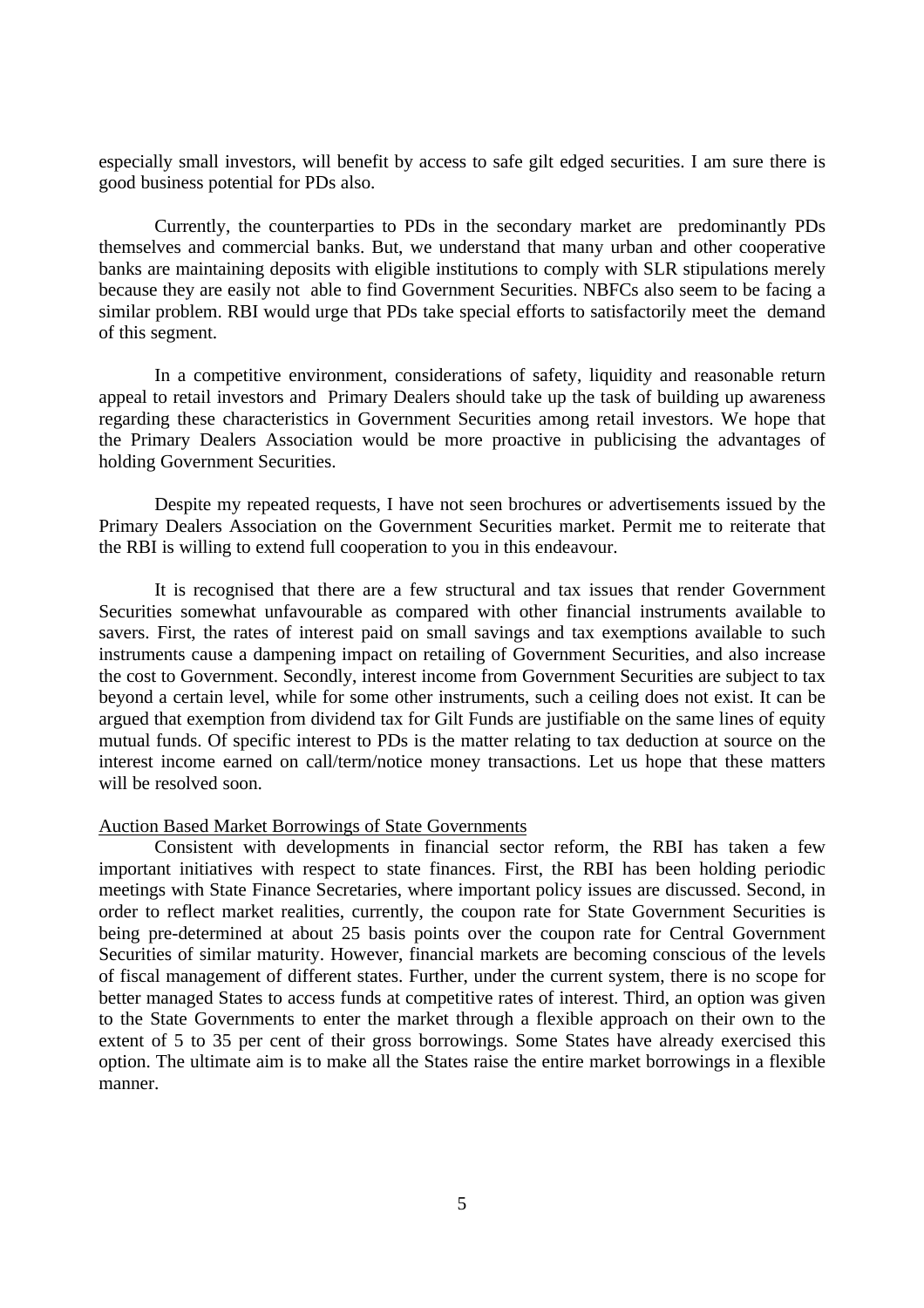Some State Governments have indicated that they would like PDs to play a larger role and PDs may also find substantive business opportunities in this process. I would urge PDs to discuss this subject in today's meeting. It may be of interest to note that in the deliberations with State Finance Secretaries, two options on role of PDs were flagged, viz., underwriting of State loans by PDs and issuing loans through bookbuilding exercise undertaken by PDs.

# Separation of Monetary Management from Debt Management

Recently, there has been renewed articulation of a view that Government debt management be separated from monetary management by RBI. Let me share with you our position. An Informal Working Group was set up within RBI to examine the issue internally. The Group was of the view that the RBI needed to exit its role as a debt manager in the interest of price stability and favoured separation of debt management from monetary management. The Group suggested taking out all issuance and debt management related activities from the RBI and assigning them to a separate institution to be set up for this purpose. The RBI would then retain only core activities related to monetary policy operations such as undertaking open market operations including repos, carrying out Bank's own investment activities, undertaking market making functions and regulating the Government Securities market.

The recommendations were examined within the RBI. There seems to be little evidence that in the current stage of market development, and given the large market borrowing programme of Government, separation of the two functions would result in a more advantageous situation than is the case now. While it can be argued that separation of the two functions may put pressure on the Government to reduce its borrowing requirements, on balance it may be better to coordinate the two functions for the present, while vigorously pursuing with Government, a reduction in Government borrowings to more sustainable levels and developing the Government Securities market further.

It has been concluded by us that while status quo could continue, the issue will have to be reviewed from time to time. Perhaps, after some more progress in fiscal consolidation and after the adoption of Fiscal Responsibility Act, the issue could be revisited appropriately.

# Revitalising the Treasury Bills Market

There has been some concern about lower primary market response and reduced secondary market activity in Treasury Bills during the current year. Market interest rate in T-Bills is seen to be generated only when call money rates fall below the refinance rate of 8 per cent. In the primary auctions, the number of bids and the aggregate volume of bids have been very low. Most of the bids are from PDs, perhaps because they have bidding commitments to fulfill. There is little trading in the secondary market in the T-Bills segment and market participants have been complaining about lack of liquidity in T-Bills.

These issues were addressed in the Technical Advisory Committee on Financial Markets based on a Report of Internal Group constituted to look into related issues. Basically, the issues flagged for further debate are : (i) whether there is a case for cutting down the number of T-Bills that are currently being auctioned (ii) Whether there is a case for increasing the notified amounts in the auctions (iii) whether the PDs should be allowed exclusive access to primary auctions of T-Bills (iv) should the RBI withdraw itself from primary auctions of T-Bills and restrict its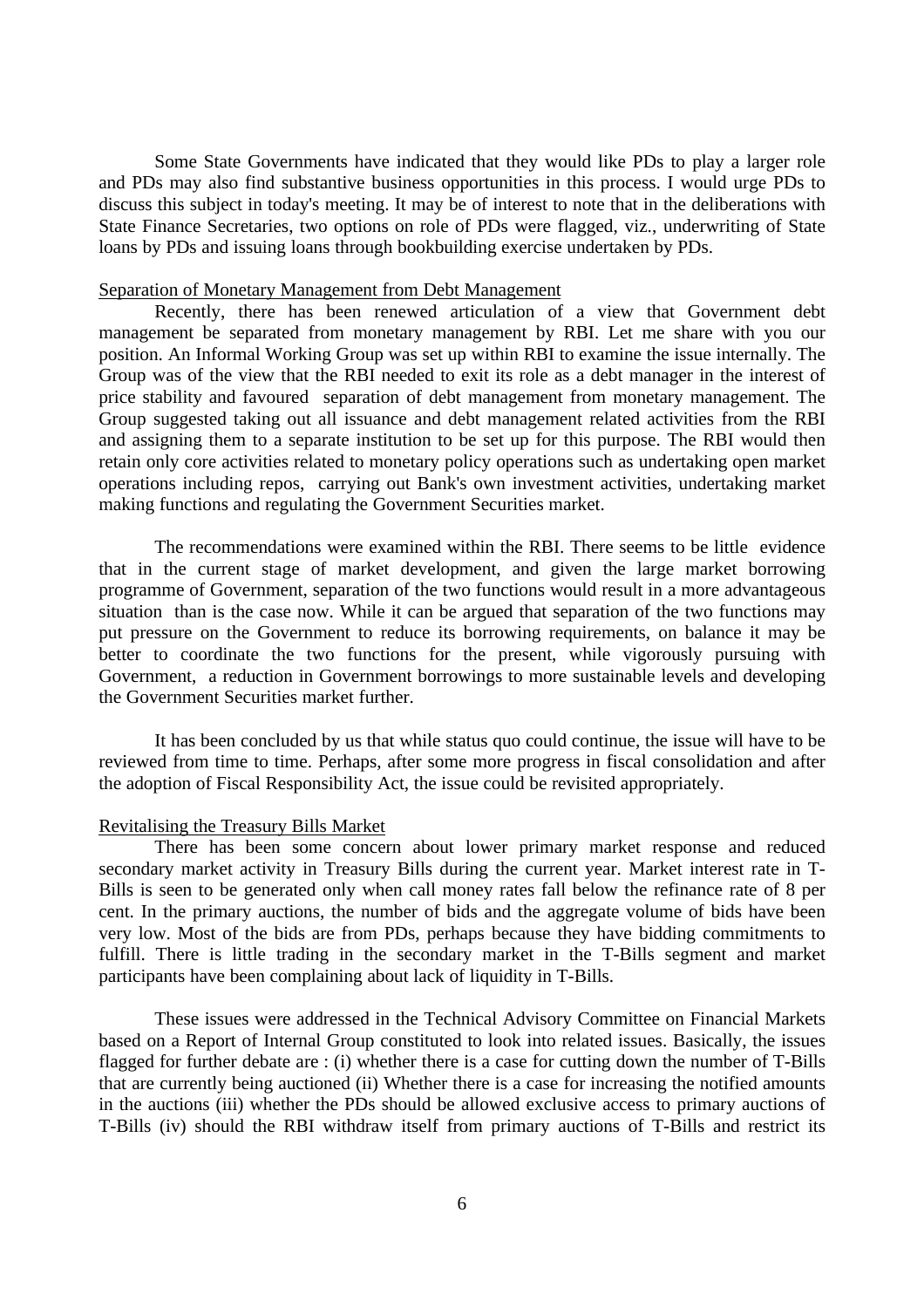operations to the secondary market? If so whether the RBI should give two-way quotes at all times or enter the market at its own will? (v) If the RBI's operations are restricted to the secondary market, should its dealings be restricted to PDs or should it operate with all participants ?

PDs may like to discuss these and other issues and favour RBI with operationally feasible plan for its consideration.

# Valuation of Banks' Investment Portfolio

The banks have a large portfolio of Government Securities and the method of their valuation is of special interest not only to RBI and bankers, but also to PDs who deal significantly in the market. Currently, banks have been asked to bifurcate their investments into Permanent and Current categories. We had earlier said that our endeavour is to reduce the proportion of investments under the permanent category in the banks portfolio with a view to achieving 100 per cent marking of portfolios of commercial banks. The policy of valuation, apart from reflecting the fair value of securities, has also encouraged increased trading in the secondary market as many banks restructured their existing portfolios by substituting old loans for new loans. However, on a request to review this approach, an Informal Group was set up in RBI and the Report has been circulated as a Discussion Paper on the RBI website. After studying the international experience, the Group recommended that banks may classify their entire investments into three categories, viz., Held for Trading, Available for Sale and Permanent. The Permanent category should not exceed 25 per cent of total investment. The Group recommended that securities classified as Held for Trading should be marked to market monthly, if not more frequently. Securities in Available for Sale was recommended for marking to market at the year end or at more frequent intervals as decided by the Board of Directors. Securities held in Permanent Category can be carried at cost or market value whichever is lower.

If you do find it worthwhile to vent your views, perhaps in consultation with bankers present here, please do so and come back to us soon.

### Active Consolidation of Government Debt

As mentioned earlier, we made a beginning during the current year with regard to consolidation of Government debt. Consolidation has improved the liquidity in the market with consequent reduction in the liquidity premium. Encouraged by the results, We would now like to embark on an active programme of consolidation consistent with the market borrowing programme of Government. Currently, there are about 98 outstanding loans with residual maturity of up to ten years, covering 78 per cent of outstanding value. There are 20 loans with maturity over 10 years covering the remaining 22 per cent. Over the last few years, the investor profile in these loans have changed, partly reflecting the valuation norms introduced by the RBI. A number of banks have resorted to substitution of old loans for new marketable loans. Keeping all these developments in view, some options can be explored. Wherever there are a large number of fragmented issues in any year, these could be consolidated through recall of some loans against reissue of others. Another option is to convert loans maturing, say in the next few years into certain actively traded securities coinciding with the same maturity or with elongated maturity. Even if this does not result in reduction in the number of outstanding loans, the